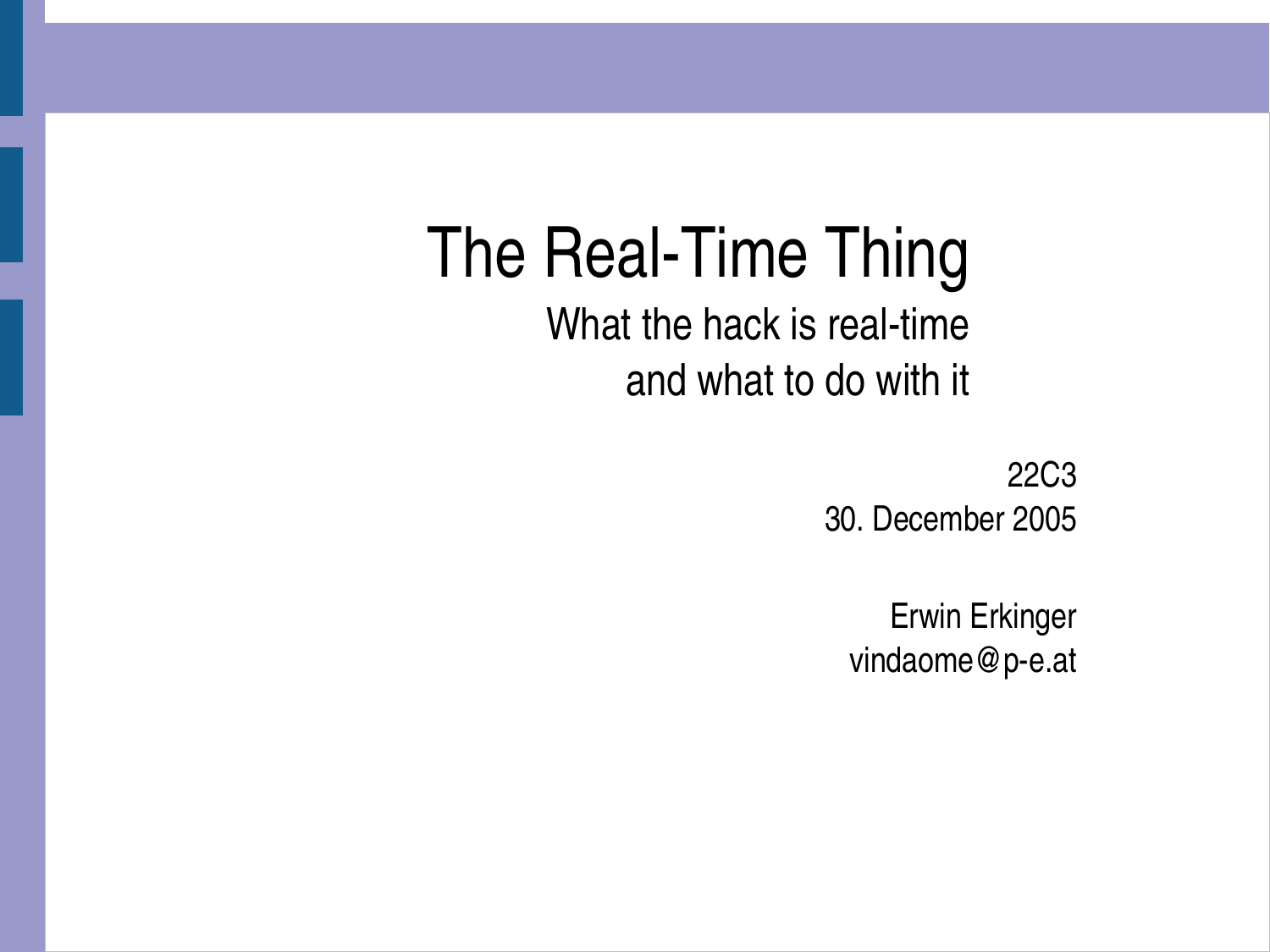#### **Content**

- Part 1: Introduction
	- the vocabulary and the concepts
- Part 2: Practical
	- the tools
	- with RTAI Linux
- Part 3: Pitfalls and design limits
- Conclusion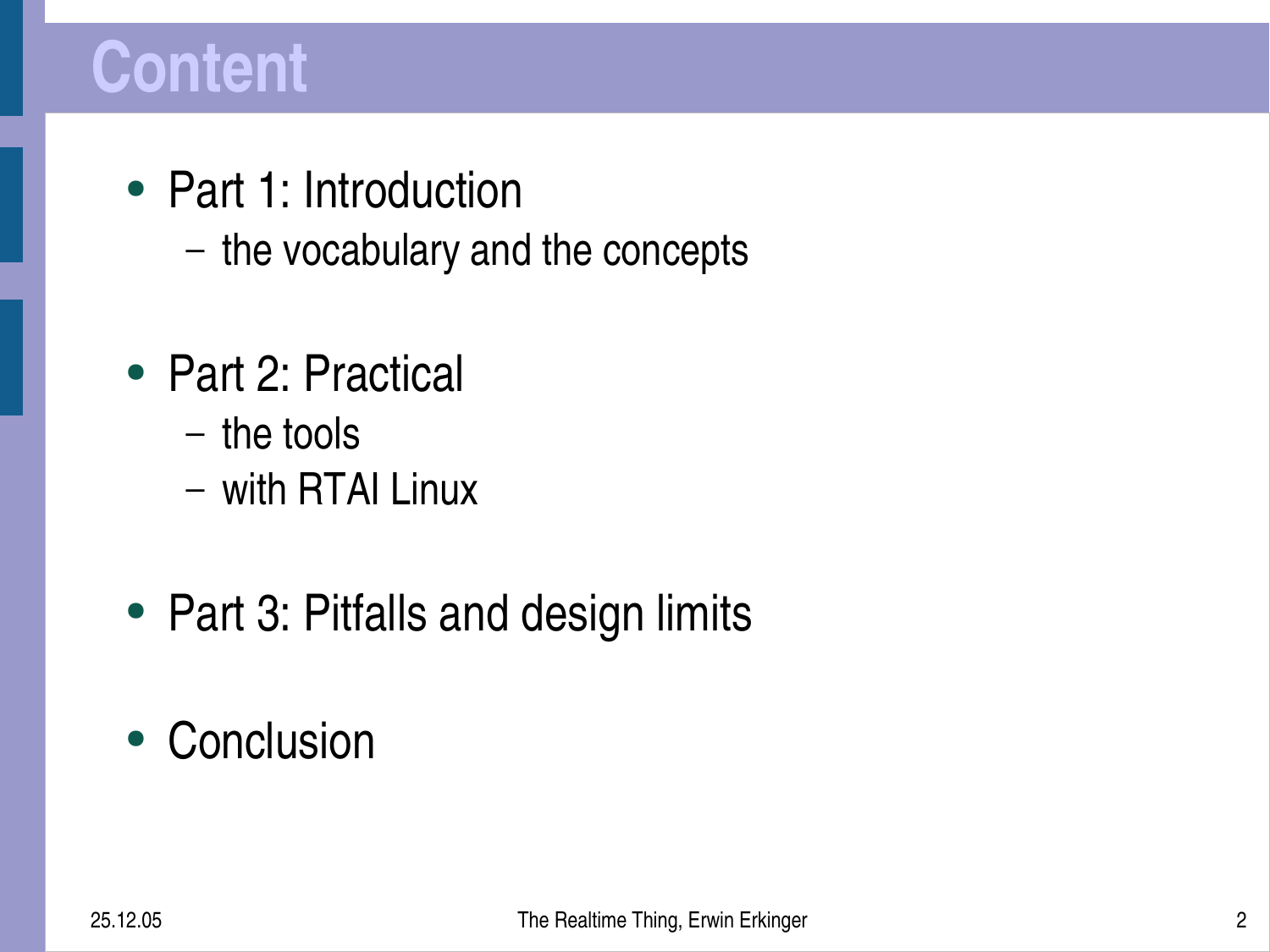## Part 1

## The Introduction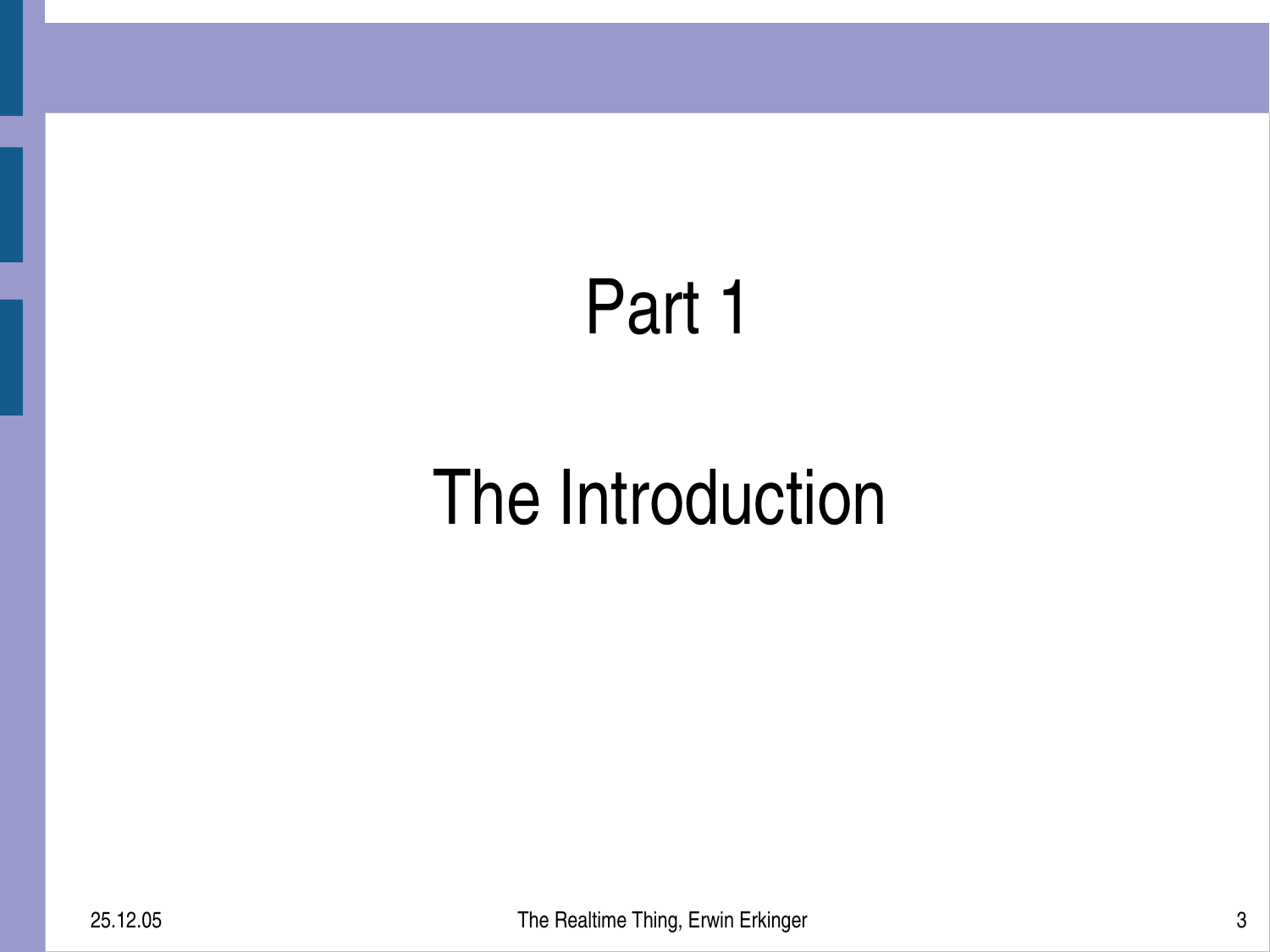## **Software Design**

#### • Sequential Programs

- Execution is in a predetermined chain
- Results independent of execution speed
- Can often be analytically verified on correctness

#### • Concurrent Programs

- Multiple sequential programs
- $-$  Execution in pseudo-parallel concurrent
- Results may dependent of execution speed
- Correctness of is difficult to determine
- Real-Time Programs
	- As concurrent programs PLUS
	- Correctness must be provided at "deadline"
	- Results now dependent on absolute execution speed



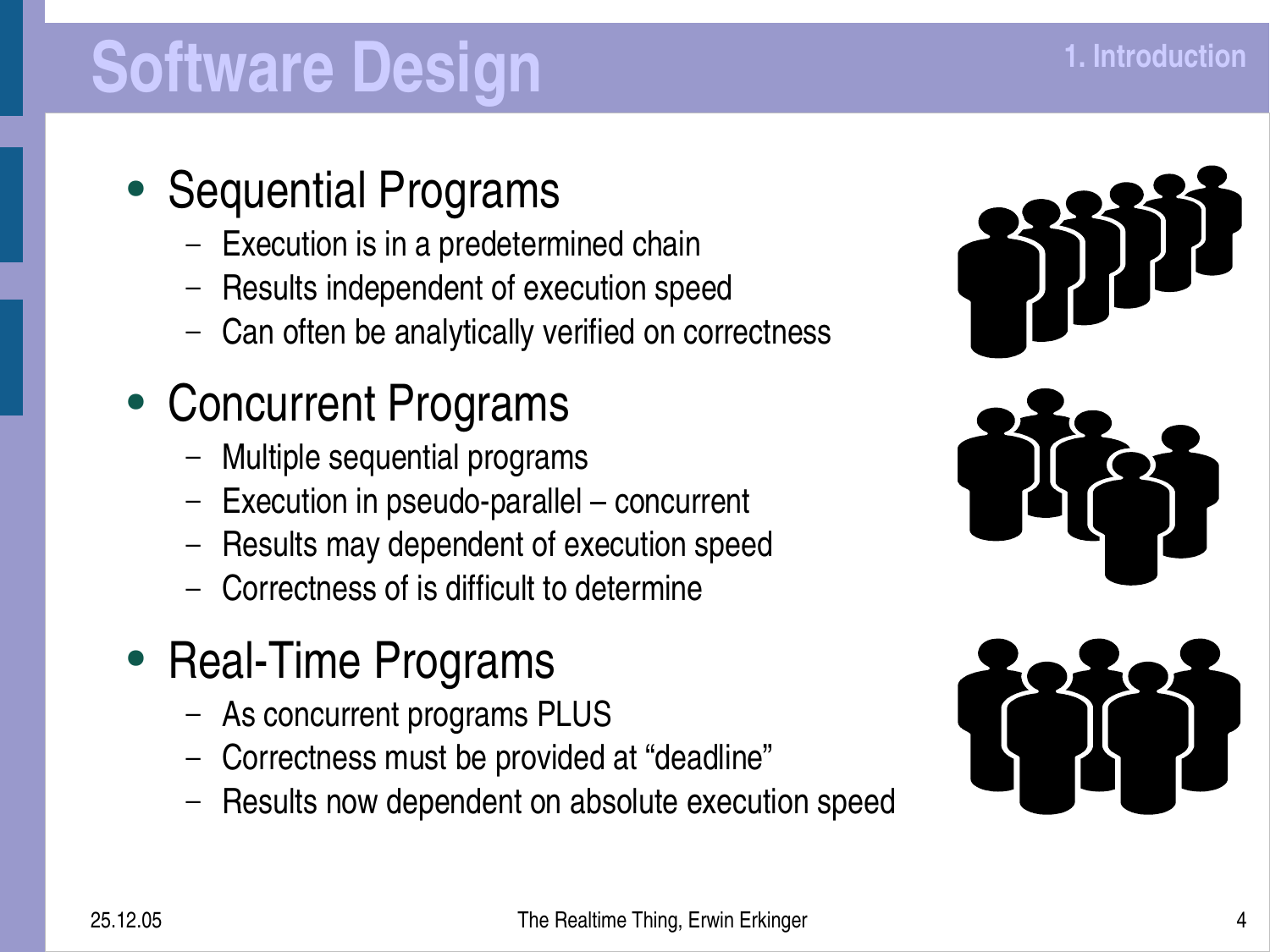#### **RealTime – a guarantee**



- Real-Time programming guarantees the reaction on an event before the deadline
- The time-limit depends only on the application
- The exact time of the program execution is not defined

#### **RealTime = Computer reacts in time**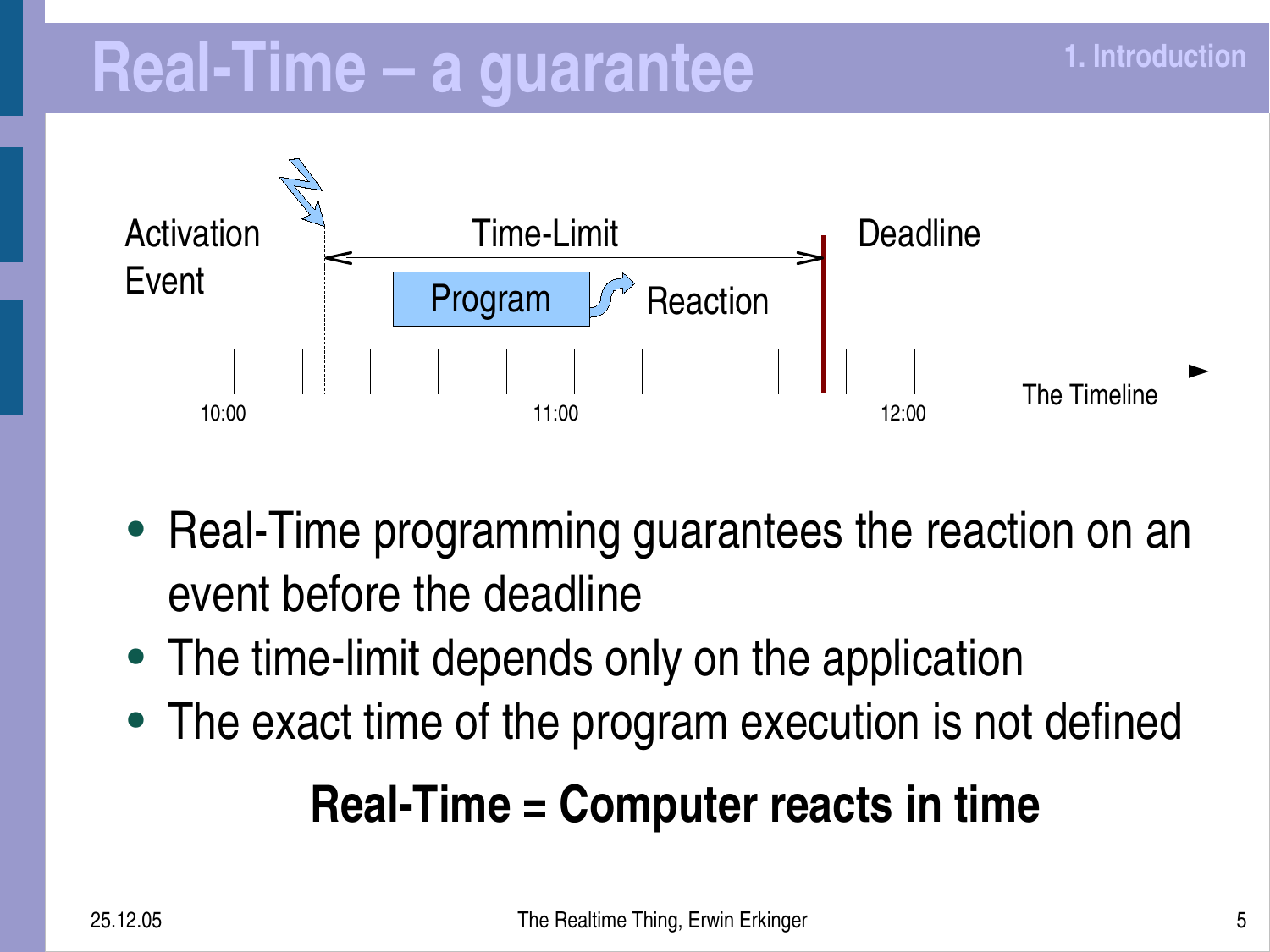#### **Hard and Soft**

- $\bullet$  Hard-Real-Time
	- Will never fail
	- Correctness may be verified by analysis
	- A RT-OS is needed
	- Typical application: Fly-**By-Wire**



- Soft-Real-Time
	- May fail (and will)
	- Correctness can not be verified
	- No OS is need at all
	- Typical application: Linux, Windows...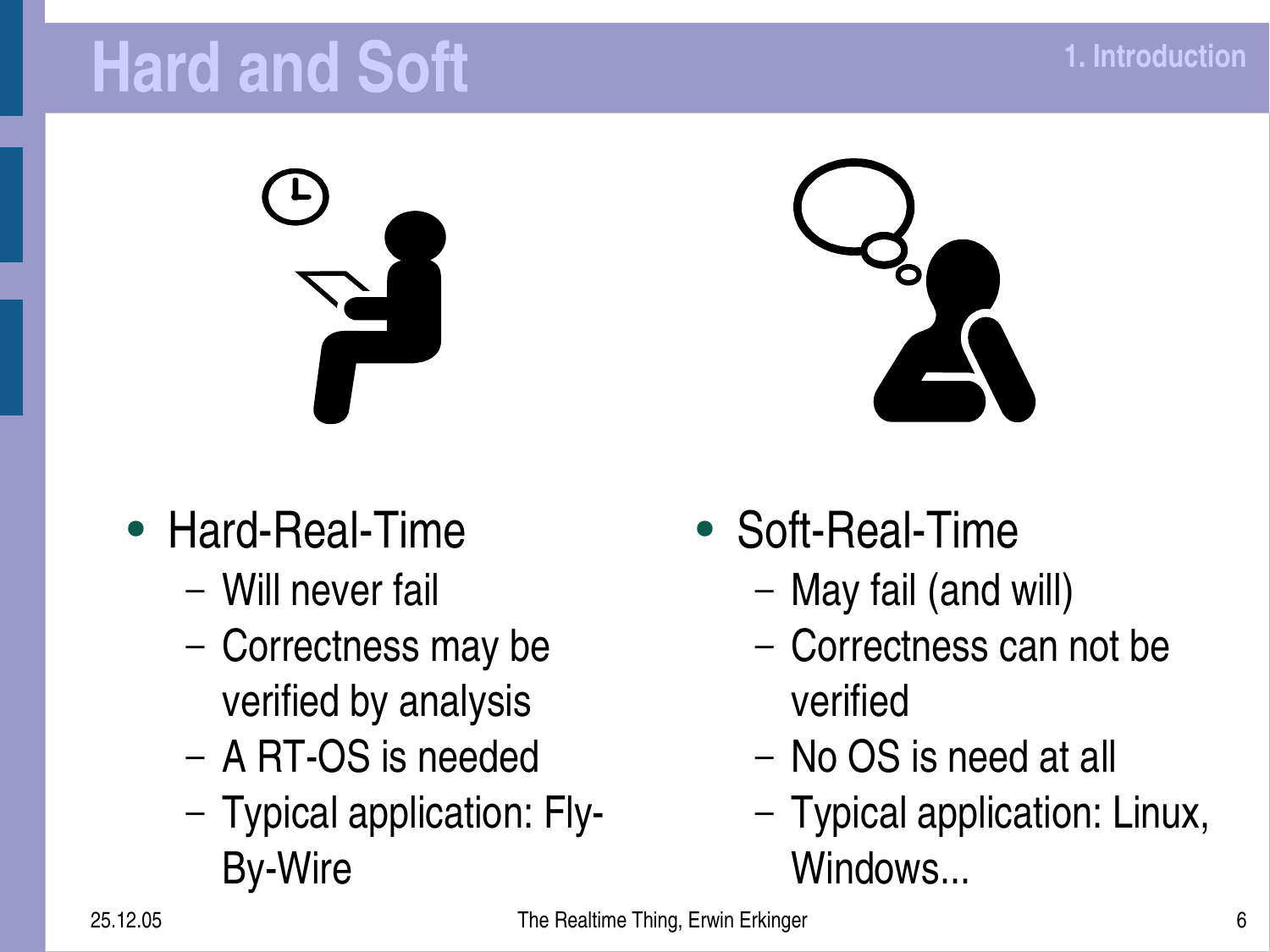Embedded and Real-Time go together like a horse and a chariot ...



**1. Introduction**

But Embedded  $\neq$ Real-Time

- Embedded is a special-purpose computer system which is completely encapsulated by the device it controls
- Real-Time can be achieved on every computer system with the appropriate means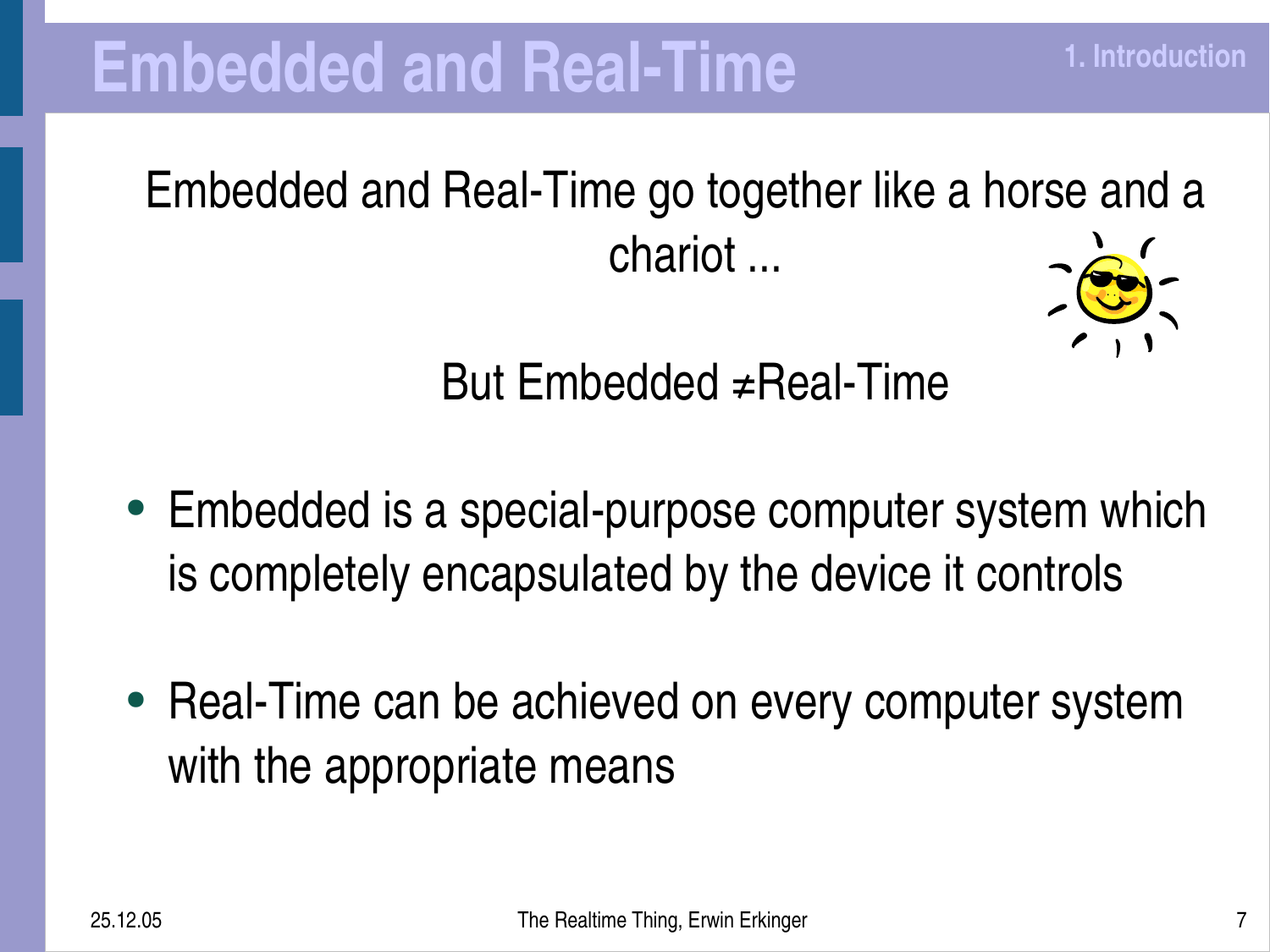#### **Linux** and Real-Time



- Standard Linux is a classic concurrent system
	- Execution in concurrent pseudo-parallel
	- No Deadline guarantees
	- Strong variant of execution time
- "Real-Timing" of Linux
	- Remove reason for unreliable of task-scheduler
- 25.12.05 **Subset Constructed Construction Construction The Realtime Thing, Erwin Erkinger 8 and 20 and 20 and 3** – Add/change real-time functions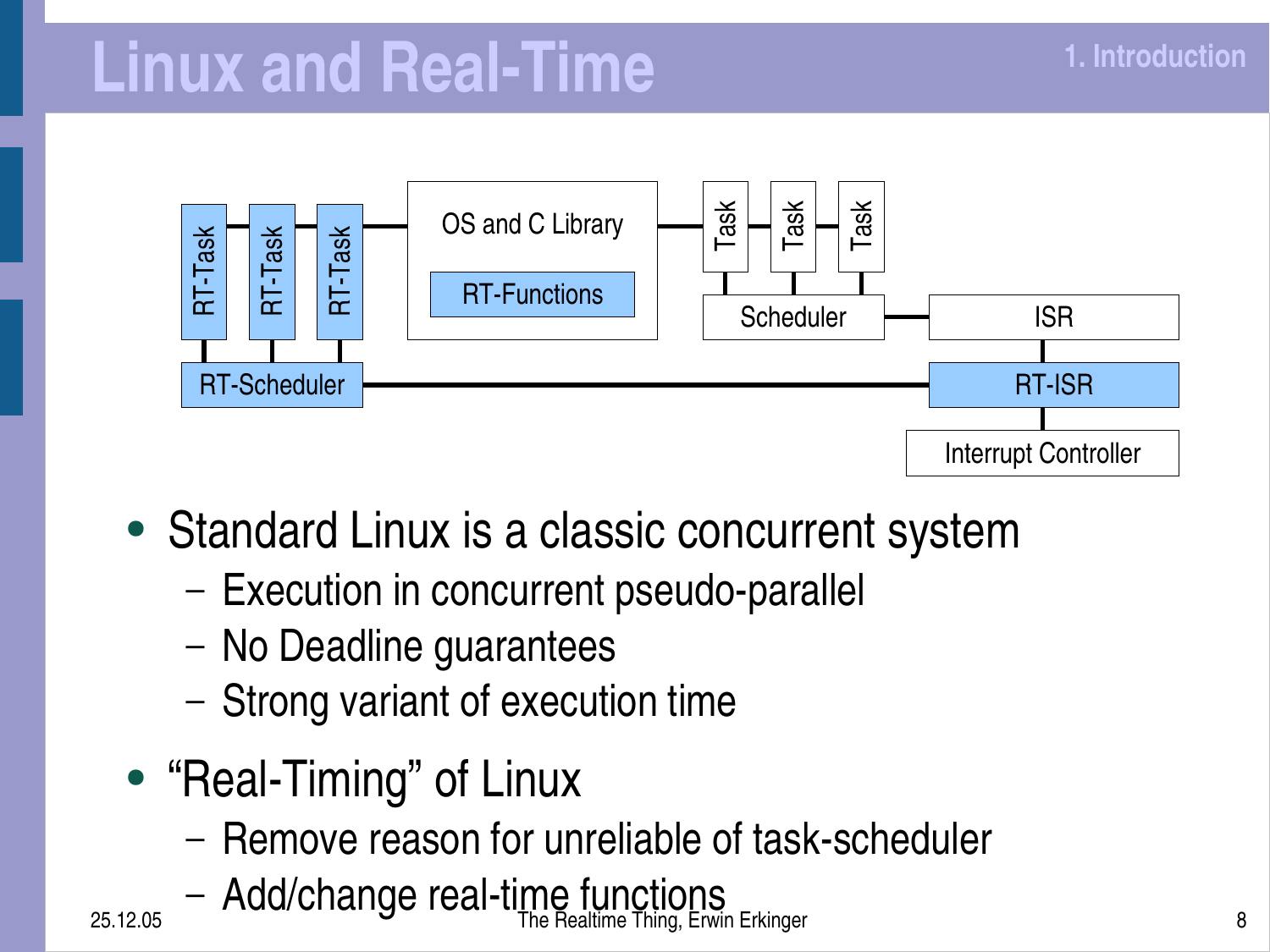#### Part 2

## The Practical Part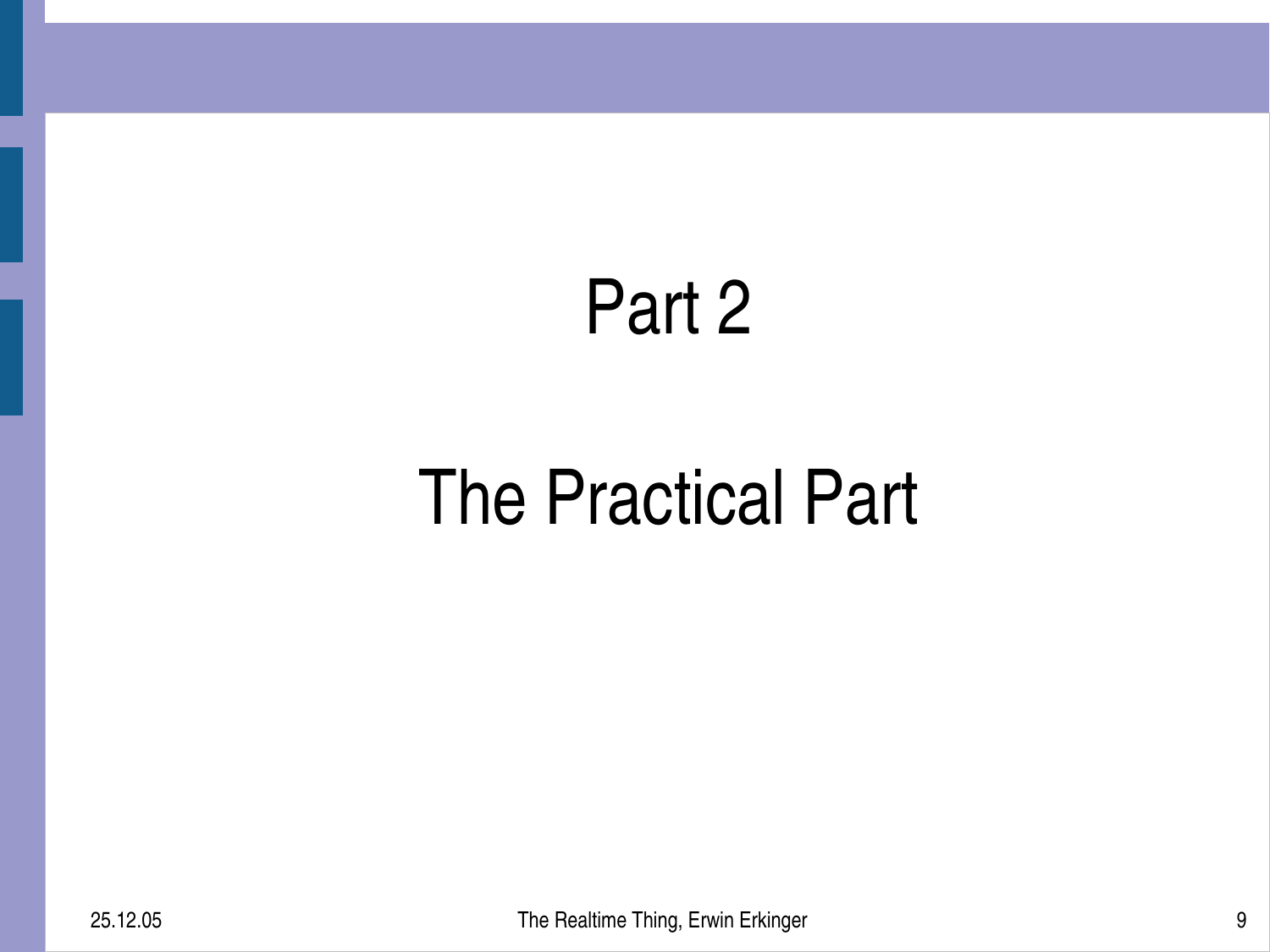#### **The Task**



- $\bullet$  A Task ...
	- is an independent thread of execution
	- contains or uses functions (task ≠ function)
	- may be synchronised and/or communicate to another task
	- may be non-preemtible, preemtible or timesliced
	- has a priority
	- usually has states: Blocked, Ready, Running
	- is maintained by the RT-OS (Stack, TDB, State...)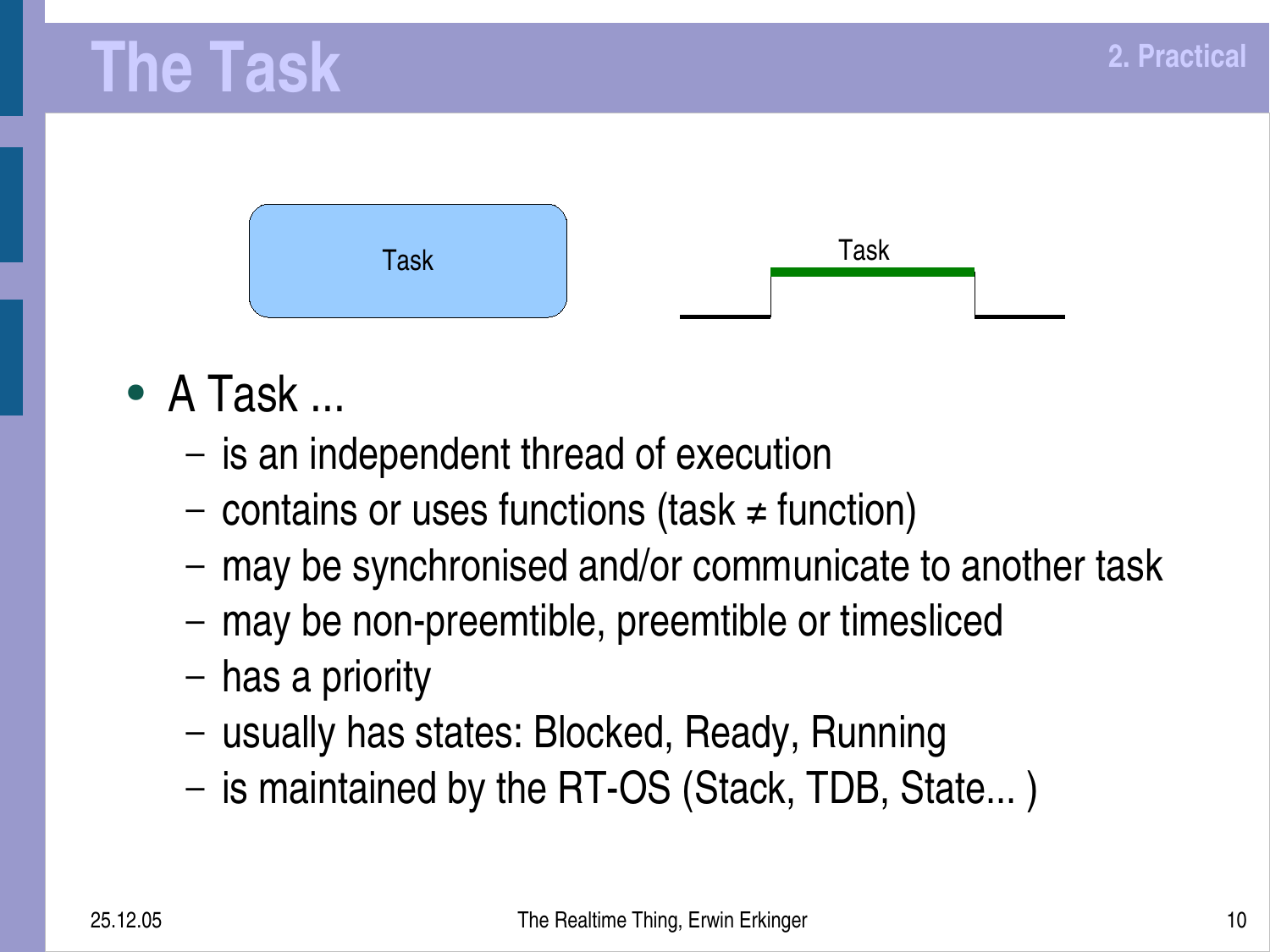task

data

stack

**TCB** 

task code

#### **The Task Example**

- $\bullet$  A Task ...
	- contains an "endless" loop
	- "blocks" on resources
	- is setup by init function (insmod in case of Linux)
	- may be marked as periodic

```
RTAI example of init_module:
    rt_task_init( & mytask_env
                    , mytask_func
                  , task_data
                  , STACK_SIZE
                  , TASK_PRIO
                    , USES_FPU
                    , mytask_act_func
                );
```

```
void mytask_func (int data)
{
    init_mytask(data);
    while(no_error)
    {
        wait_on_message();
        do_something();
    }
}
```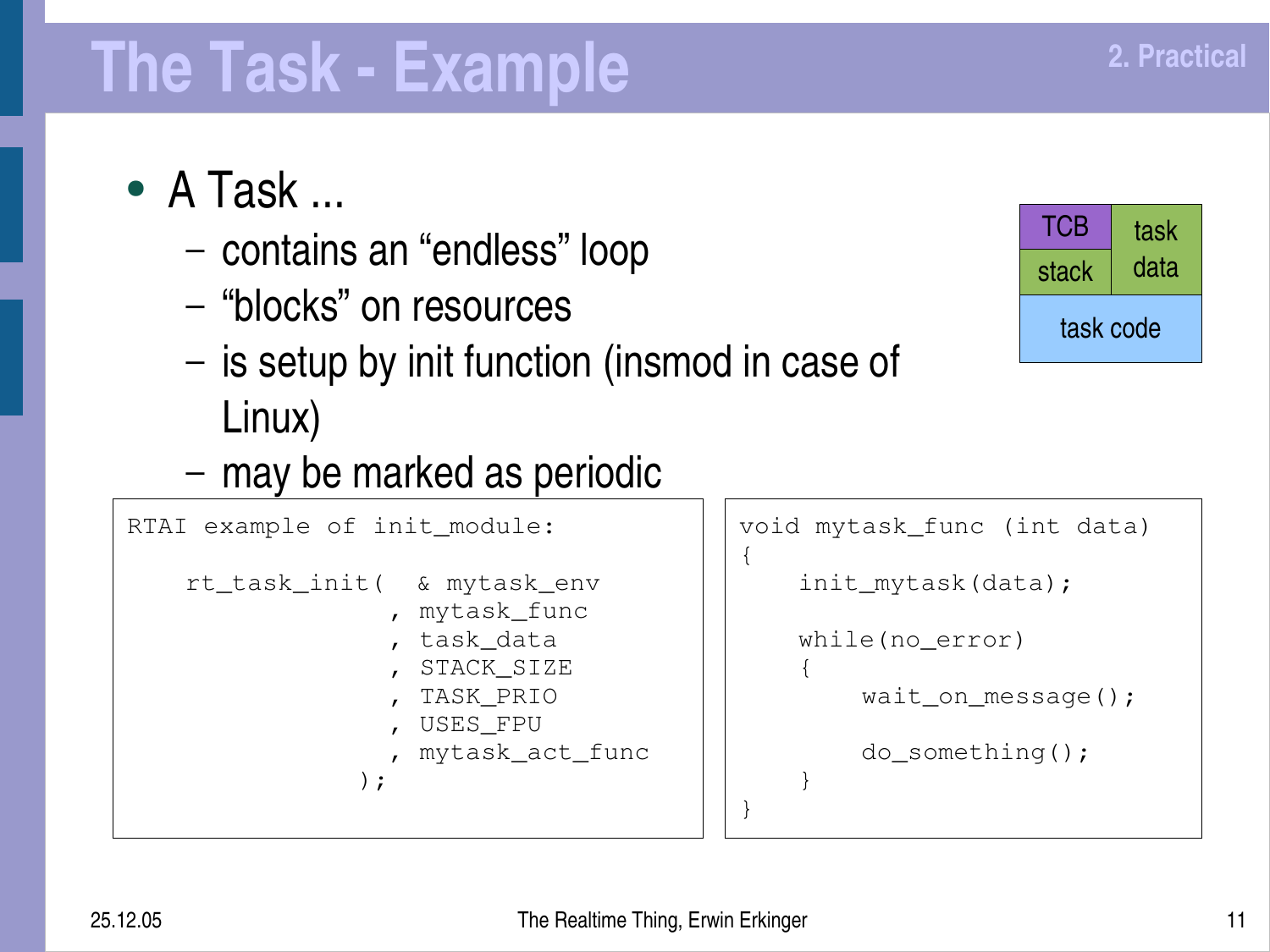#### **The Task Scheduling**



- A Task may be scheduled ...
	- periodic or aperiodic
	- preemptive or non-preemptive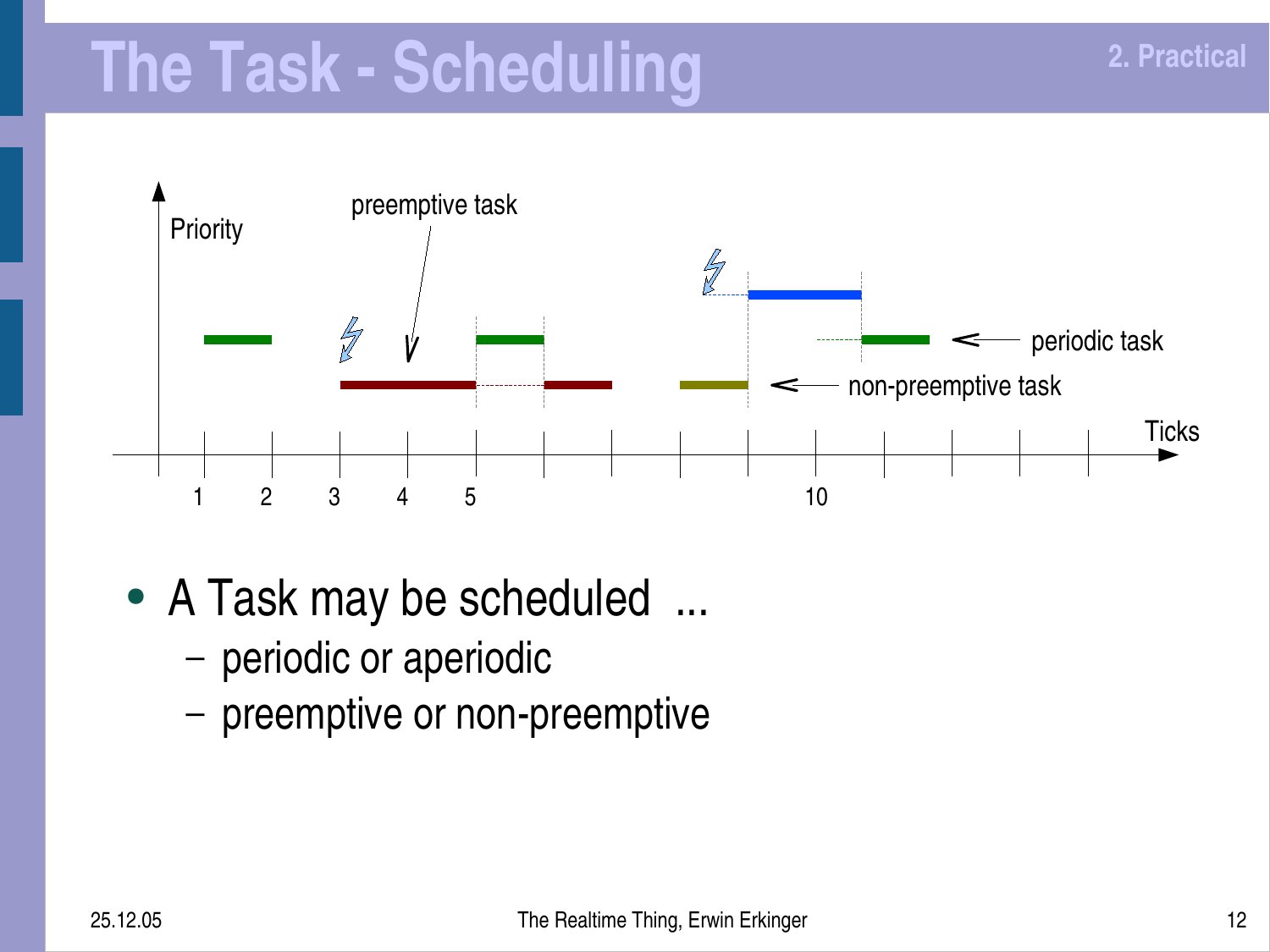



- An Interrupt Service Routine ...
	- is a function which is activated on an interrupt
	- will return after servicing the interrupt
	- may use an subset of the RT-OS Library
	- is usually used to activate RT-OS signals for further processing by tasks
	- has the priority of the interrupt
	- $-$  is usually non-preemptive

**2. Practical**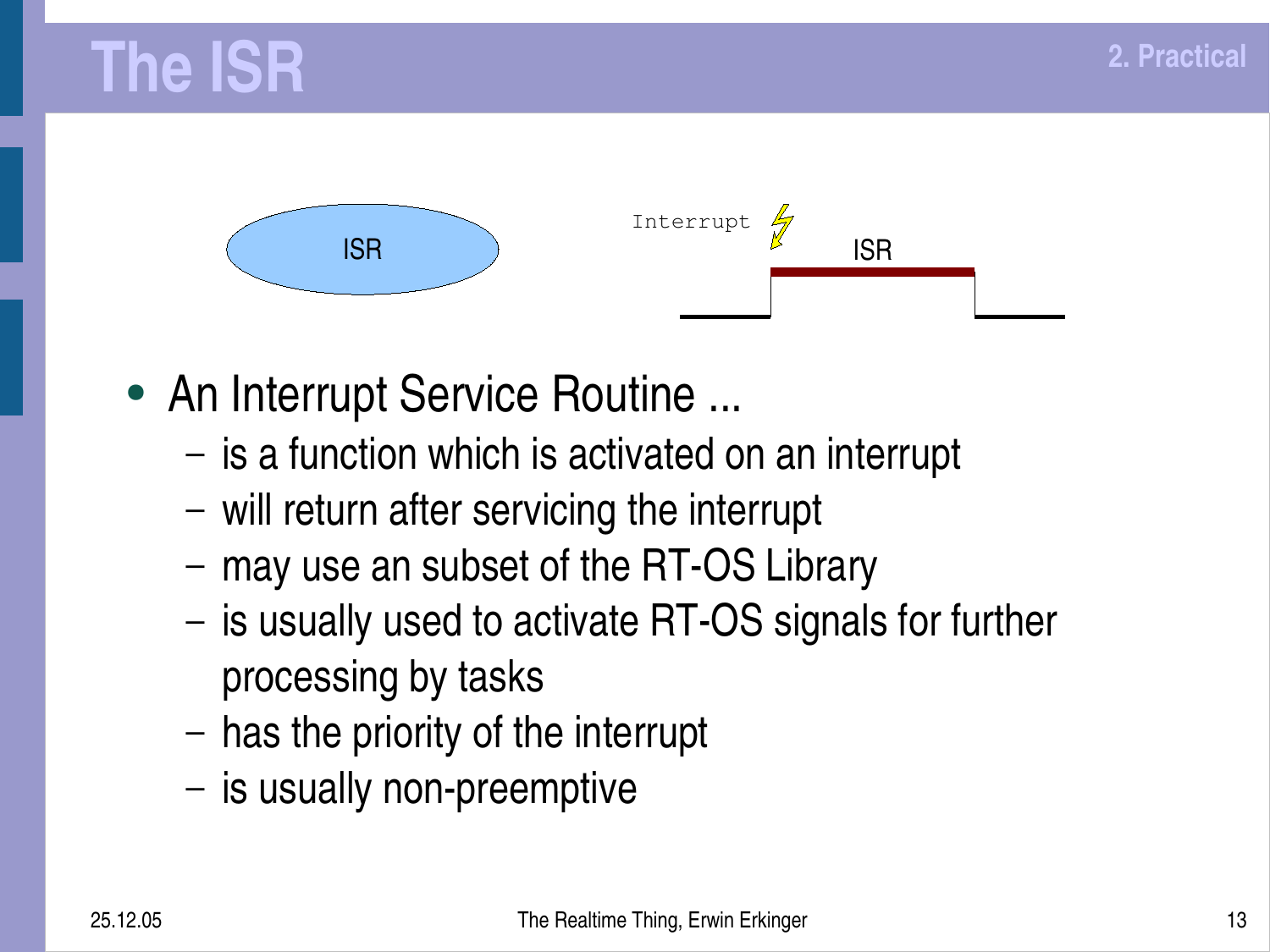#### **Message Queues**



- The Message Queue ...
	- is used for inter-task data communication
	- latches data between two tasks
	- usually fixed length data elements are used
	- implementation and additional features varies strong between RT-OS's
		- mailbox, queue and pipes in RTAI RT-Linux
		- static and queued messages in ARINC 653
		- FIFO, FILO feature in pSOS ...
	- but common function for all RT-OS's
- $25.12.05$   $\bullet$  to hold N elements of size M<sub>14</sub> Erwin Erkinger 14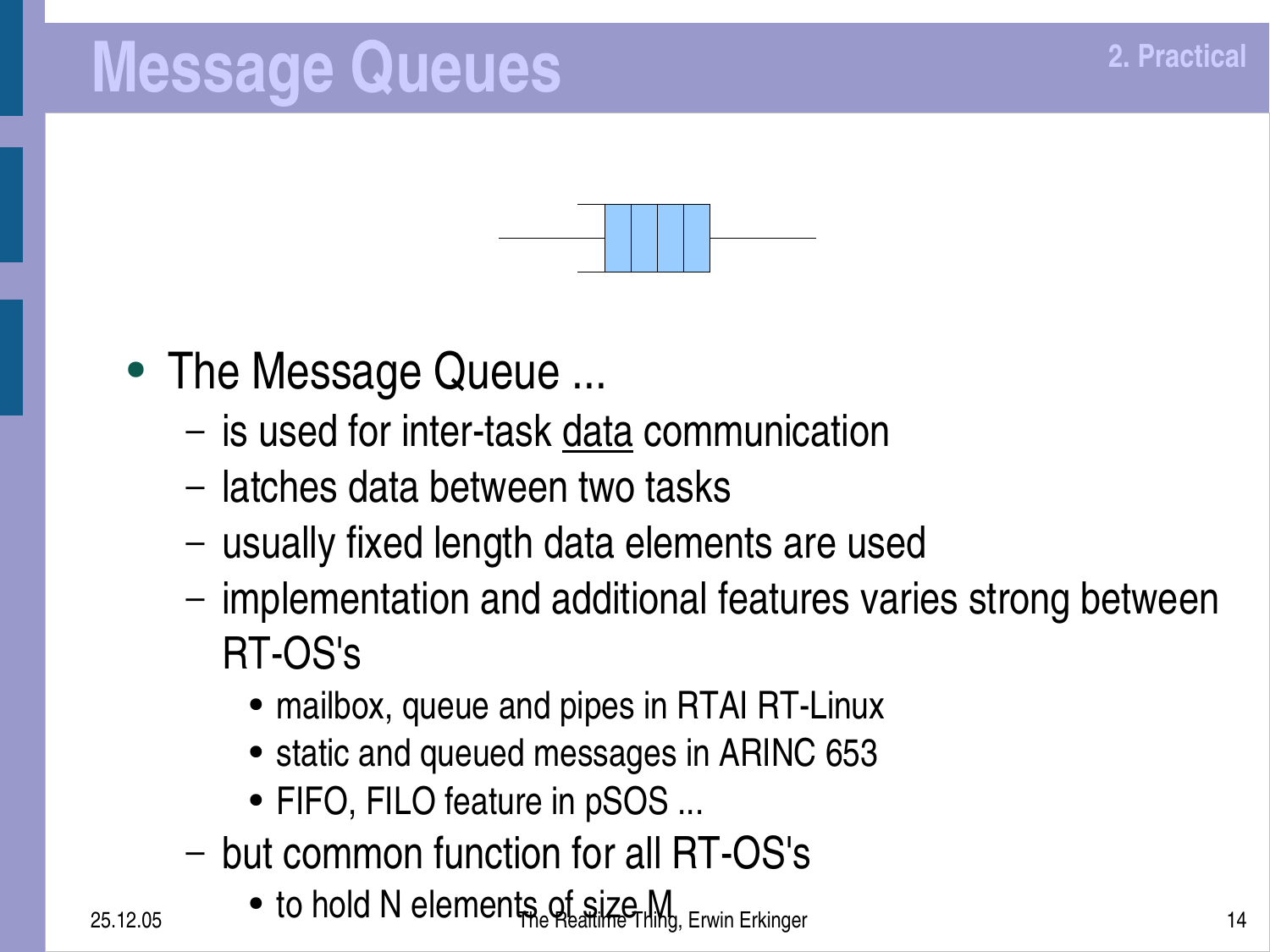#### **Semaphore principle**

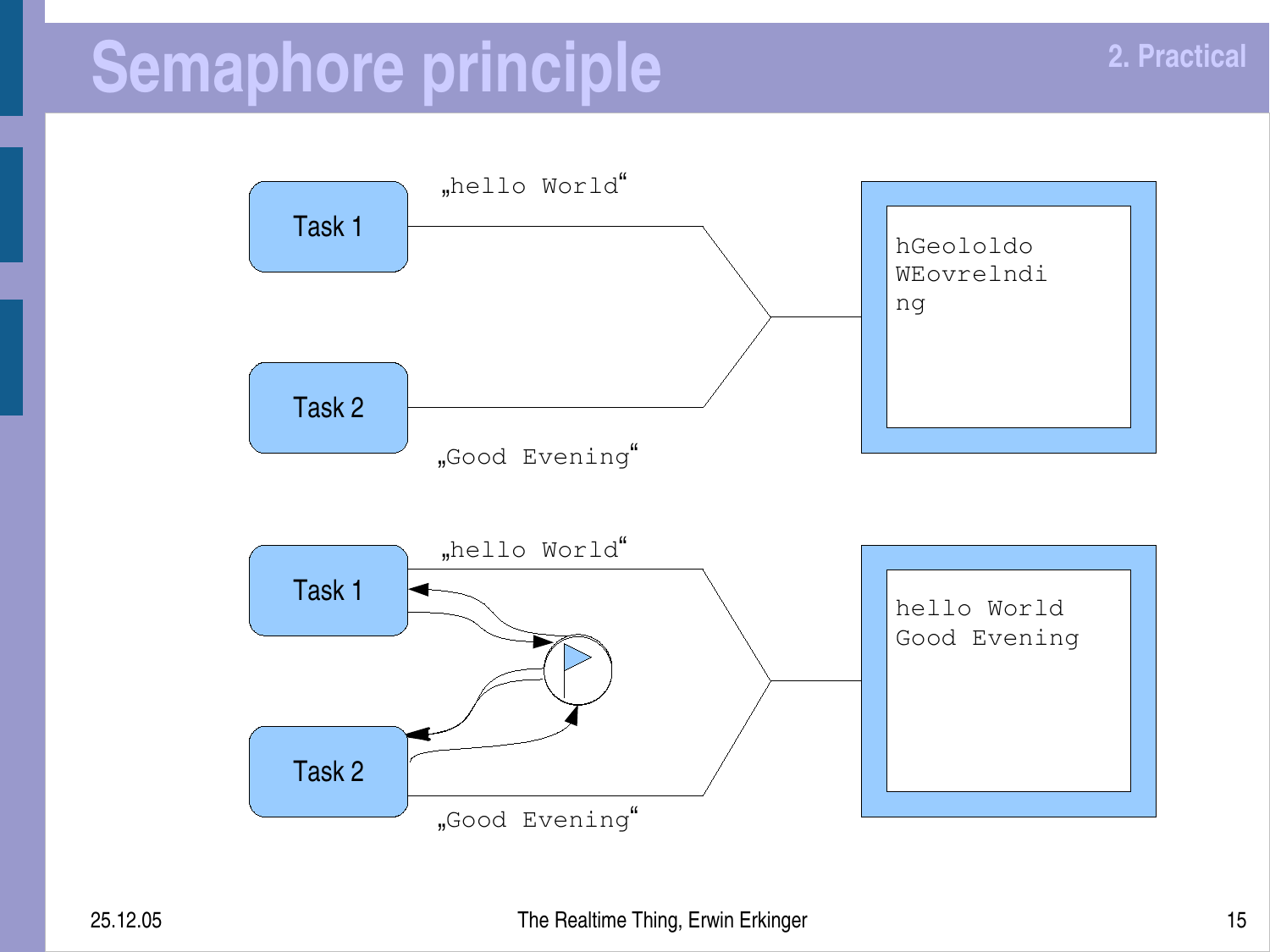#### **Semaphore**



- The Semaphore ...
	- is used for inter-task control communication
	- is often used for resource protection
	- may count
	- functions:
		- Generating and Deletion
		- Signalling "v", "give" operation increases count
		- Wait "p" , "take" operation decrease and block
- The Mutex ...
	- is a semaphore which is owned by one task
- 25.12.05 task which locks semaphore has to release it later **16**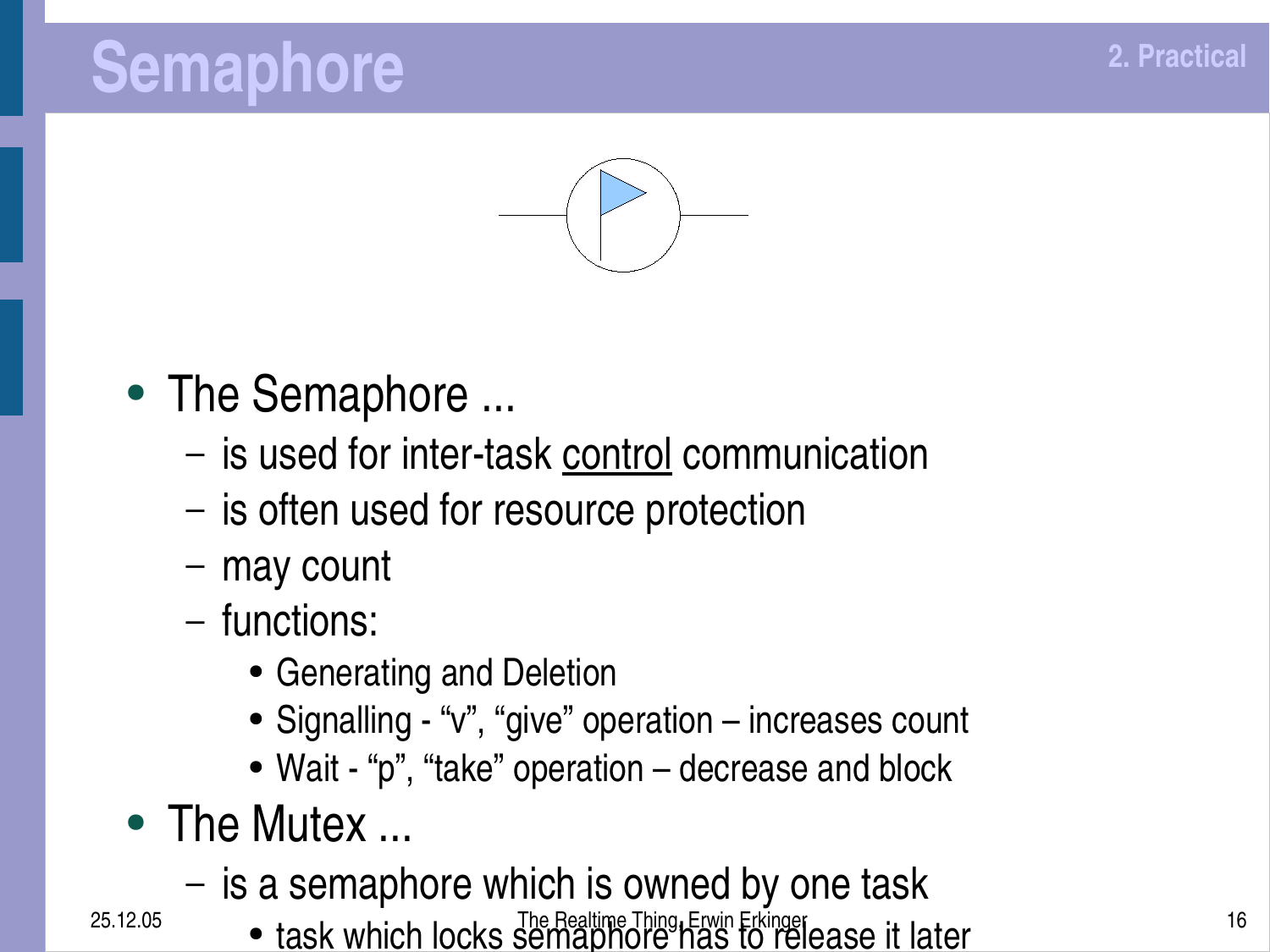#### **Events**



- The Event ...
	- is used for inter-task synchronisation
	- is used to trigger a task on combinations
	- reflect a change of an state
		- $\bullet$  e.g. event engine is shut-down  $-$  vs. state engine is running and engine is stopped.
	- is not count a repeated occurrence of an event only triggers it once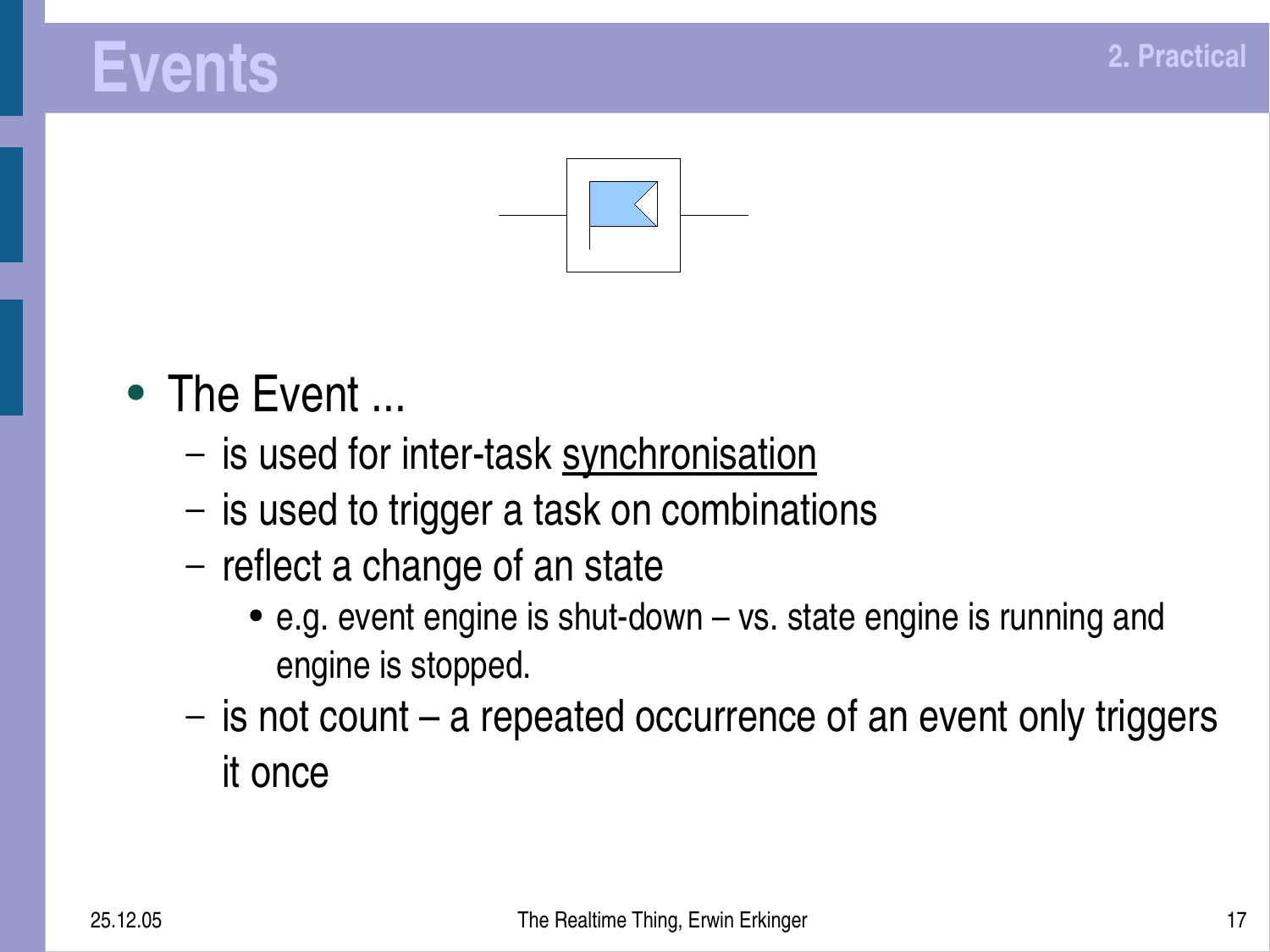#### **Others**

- The Timer ...
	- $-$  is used to generate single-shot or periodic events
	- is used to delay or wait
	- usually one system timer is used by the RT-OS to provide timer services
- Time-out on blocking
	- The RT-OS provides a time-out for the blocking on semaphores and message queues
- User/Kernelspace communication
	- RTAI provides RT-FIFO's and RT-shared-memory for user/kernelspace communication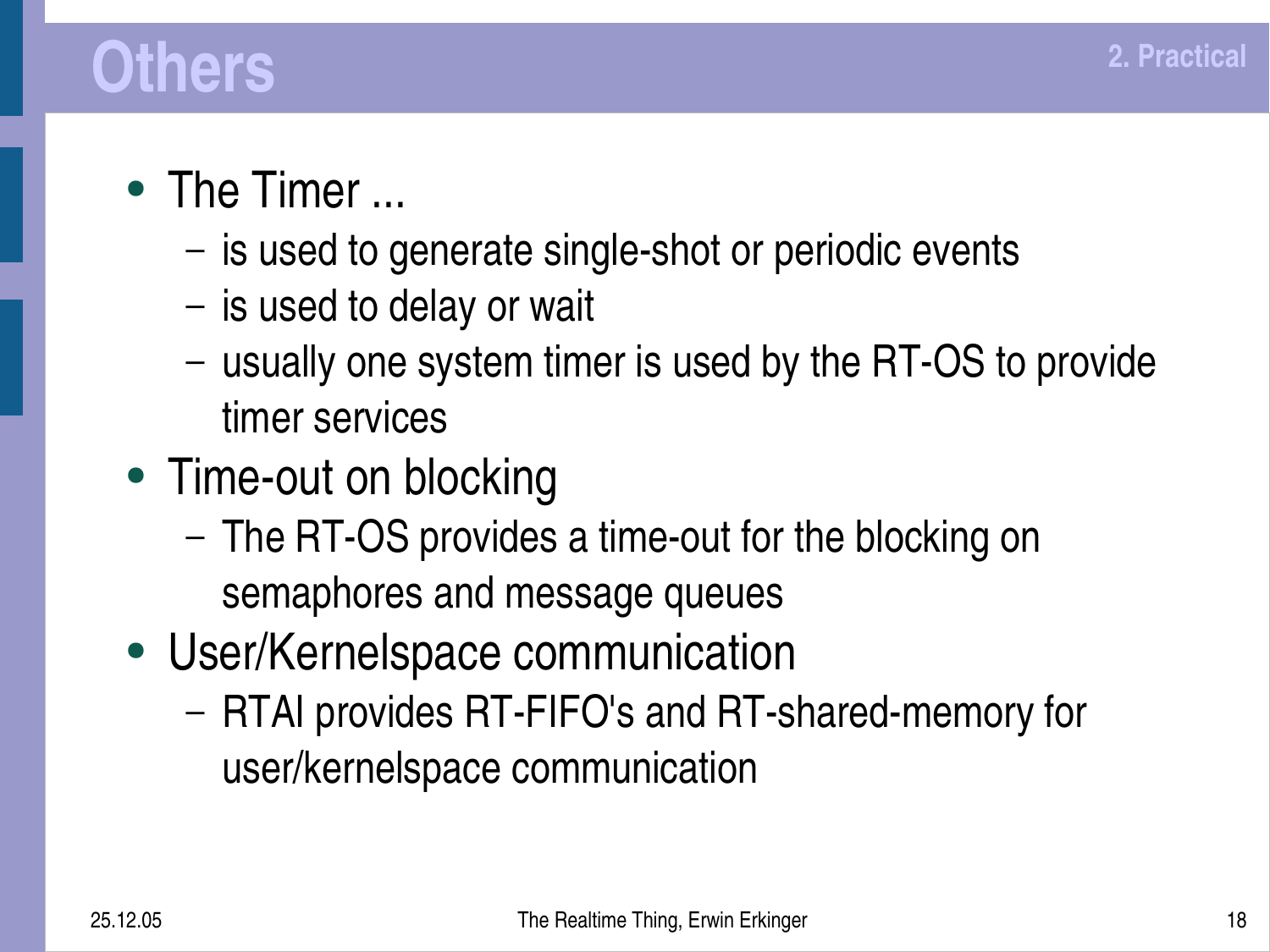#### Part 3

# The Traps and the Pitfalls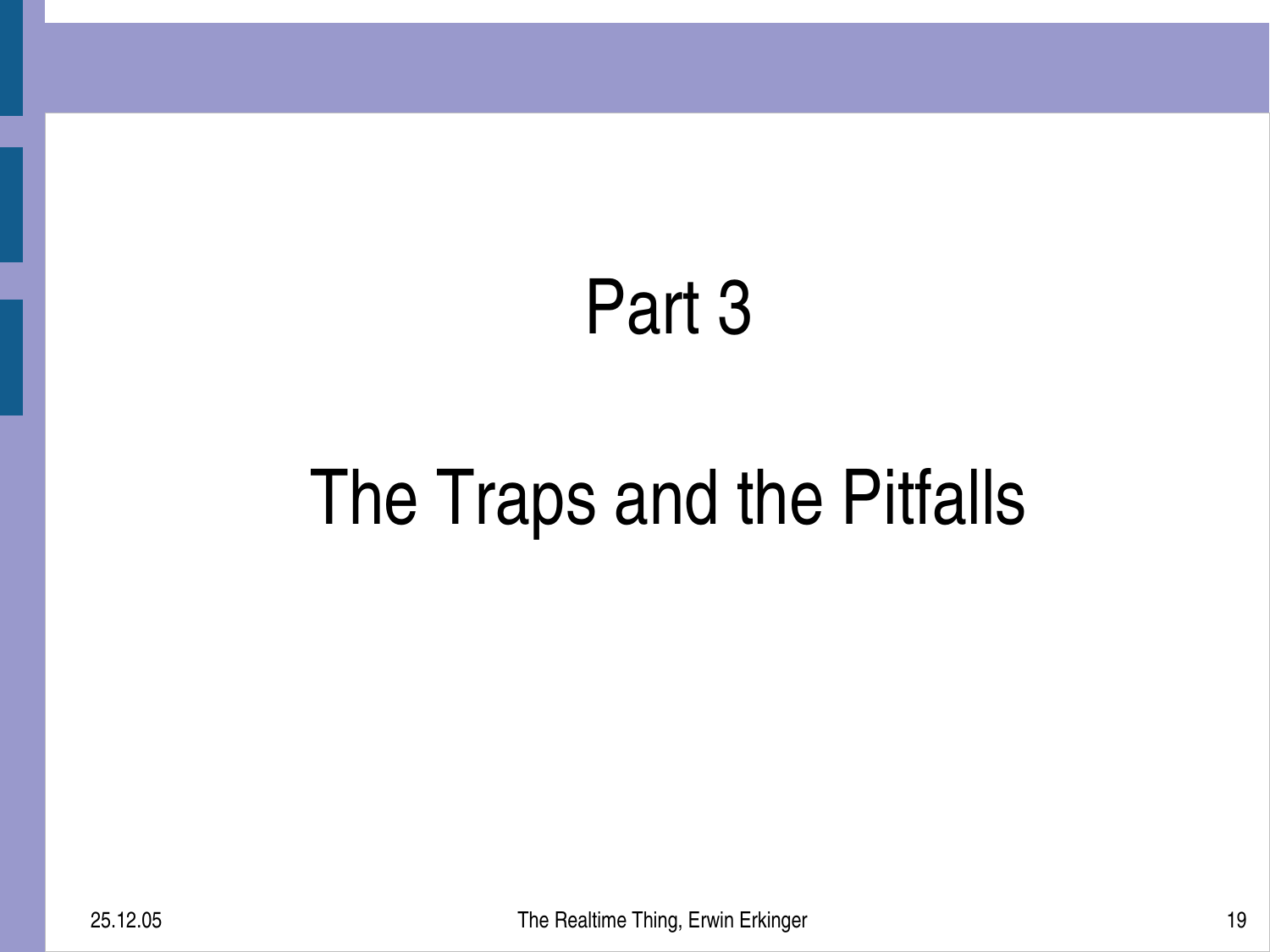## **Priority Inversion**



- Priority inversions is when a lower priority task blocks a higher priority task
- Prevention priority inheritance
	- the blocking task inheritances the priority of the highest priority blocking on the same resource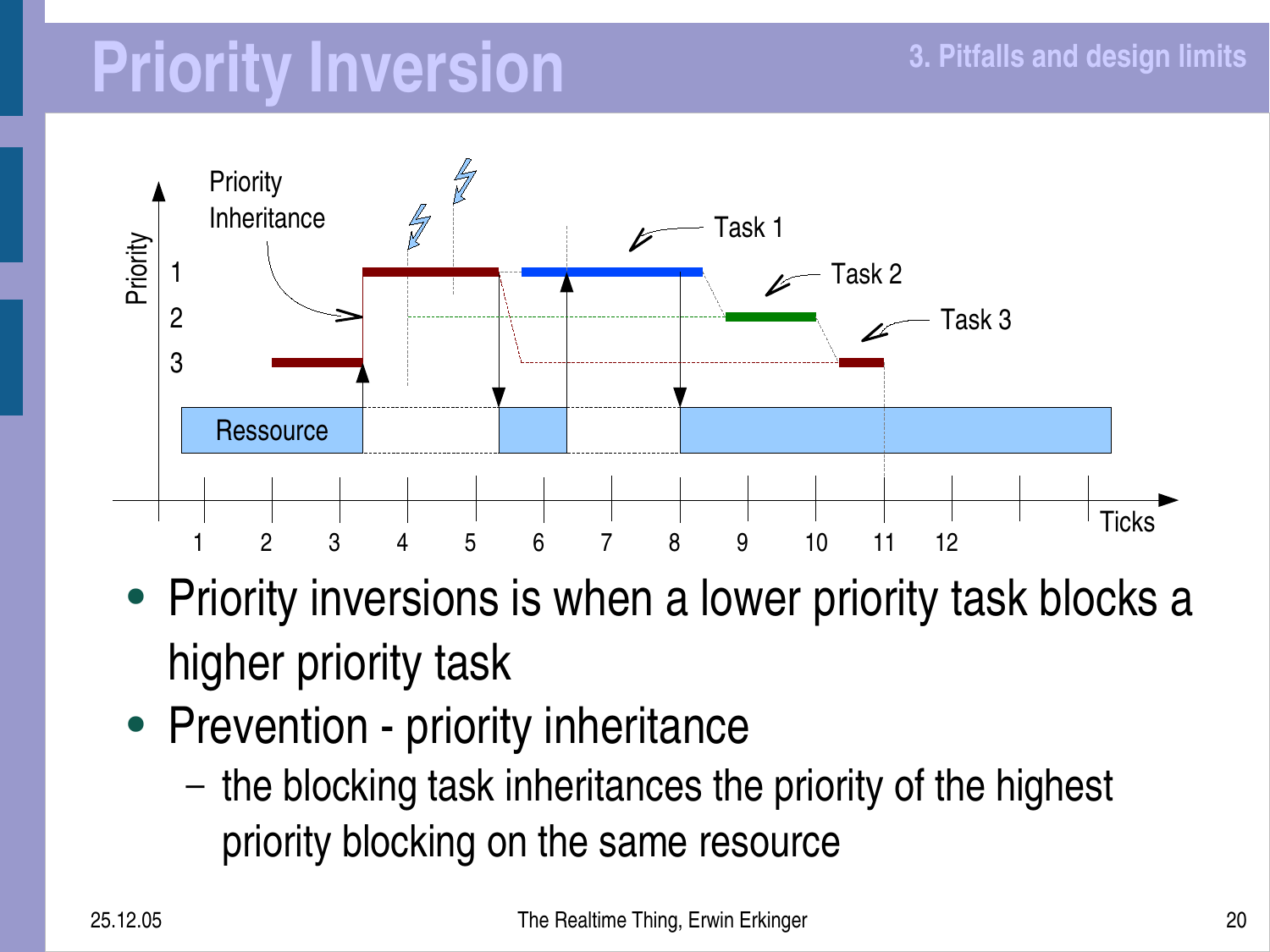#### **Deadlock**



#### Picture source: wikipedia.org

- Tasks block mutual on resources
- Prevention
	- system design (e.g. banker's algorithm)
	- usage of additional synchronisation objects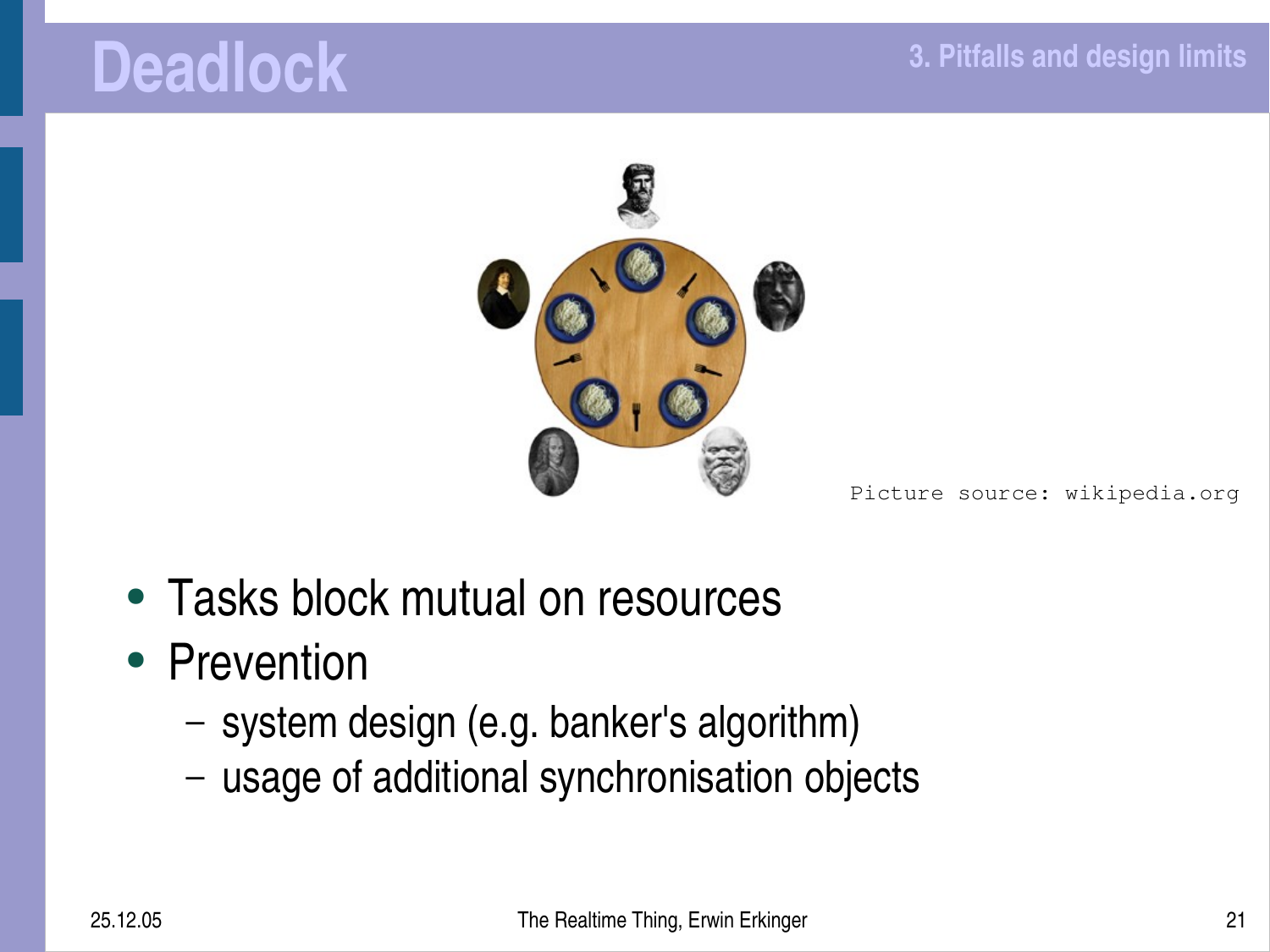## **High Load Scenario**



- High Load decreases overall CPU throughput
	- task switch time exceeds task execution time
	- system starvation possible
- Alternative Concept fixed time schedule
	- time triggered instead of event activation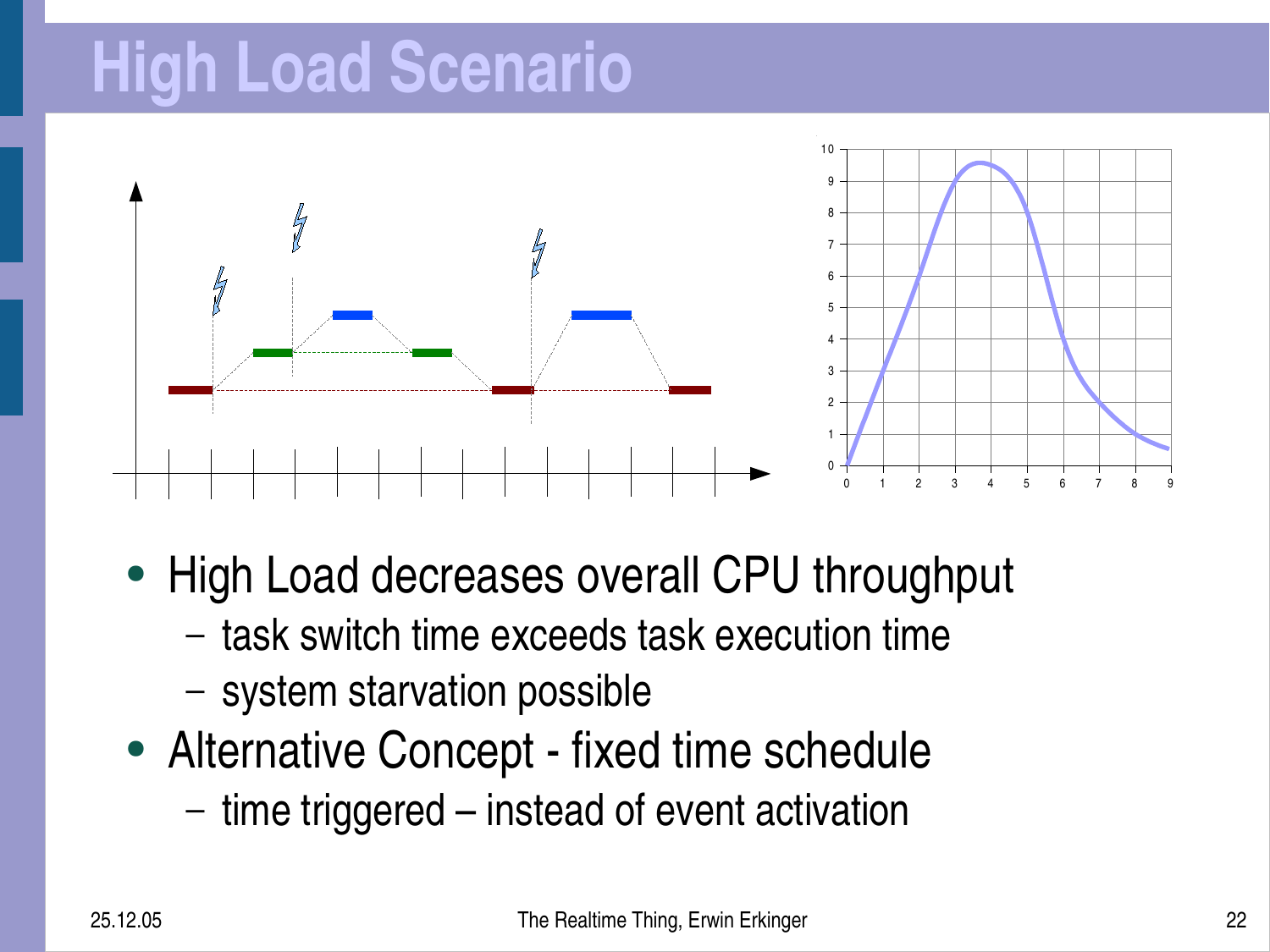

- System is fragmented in partitions
	- "fixed" schedule "timeslices" the CPU time to the partitions
	- strong protection in time and space domain
	- each partition is independent from others
	- prevents error propagation through system
	- $-$  used in high reliability designs (e.g. Fly-By-Wire)